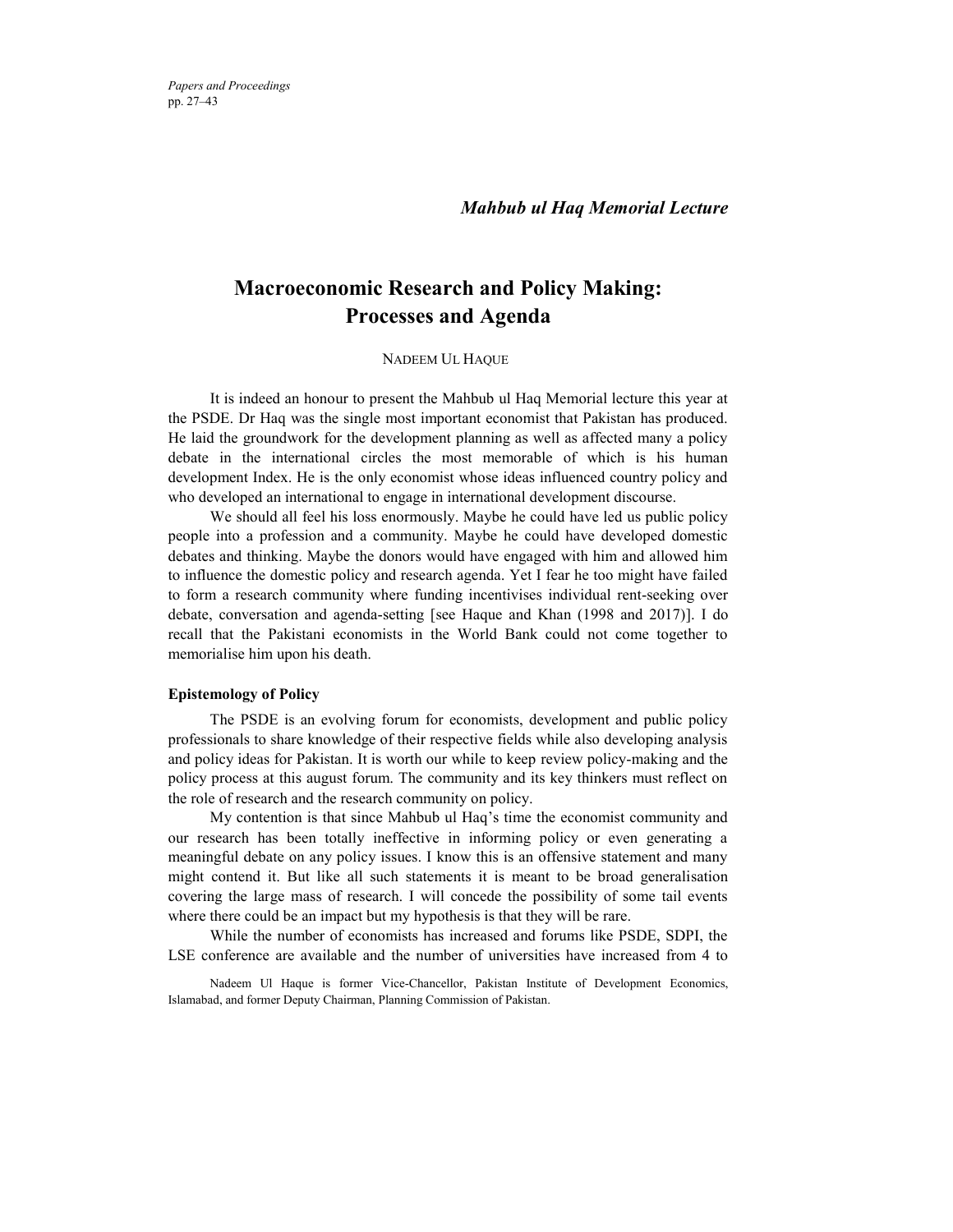180, sadly influential academics and public intellectuals in the public policy field are rare.<sup>1</sup> Why is it that we are unable to produce Dr Haq's anymore? Where is our academic community?<sup>2</sup> Are events like these conferences helping to make a community? Does it matter that we do not we do not have an academic community or research?

#### **Fig. 1. Research and Policy**

# **Policy and Citation Communities**

Hague and Orden (2017) have argued that ideas for policy and reform emanate from the research complex to be filtered through vigorous peer review and debate and developed into well-articulated analytic theses, conjectures and hypotheses. Research becomes a 'conversation' of carefully-crafted and well-honed ideas. Seminars, conferences and ultimately peer review and publications are the fora for this conversation.

This process leads to the emergence of key theses and ideas, citation communities and public intellectuals that then feed the public dialogue. Neil De Grasse Tyson, leading scientist who has inherited the Carl Sagan mantle in the new Cosmos series discusses scientific method with Eareed Zakaria on CNN GPS to make the case that knowledge is created in citation communities. Well-cited ideas are debated and picked up by advocacy and lobbying groups to develop a wider ownership. Eventually, the political process sees advantage in bringing such ideas to policy.



from Haque and Orden (2017c)

Haque and Khan (1998) pointed out the lack of an academic or policy community. Sadly, despite a sharp increase in the number of universities and scholarships, the research community remains very weak. We should all make it an important topic for active discussion and try to develop policy and citation communities. Here, I will attempt to identify some constraints to the development of such a community. $3$ 

<sup>1</sup>The vacuum has been filled by a lengthy and almost empty conversation on foreign policy and security. Surprisingly considerable donor funding has gone to developing a large supply of foreign policy and security analysts.

<sup>2</sup>In fact, the community is split as will be evident from the absences in this conference. In fact, there are silos in in the community with few crossovers.

 $3$ For more on the lack of research and academic community see Haque and Orden (2017c).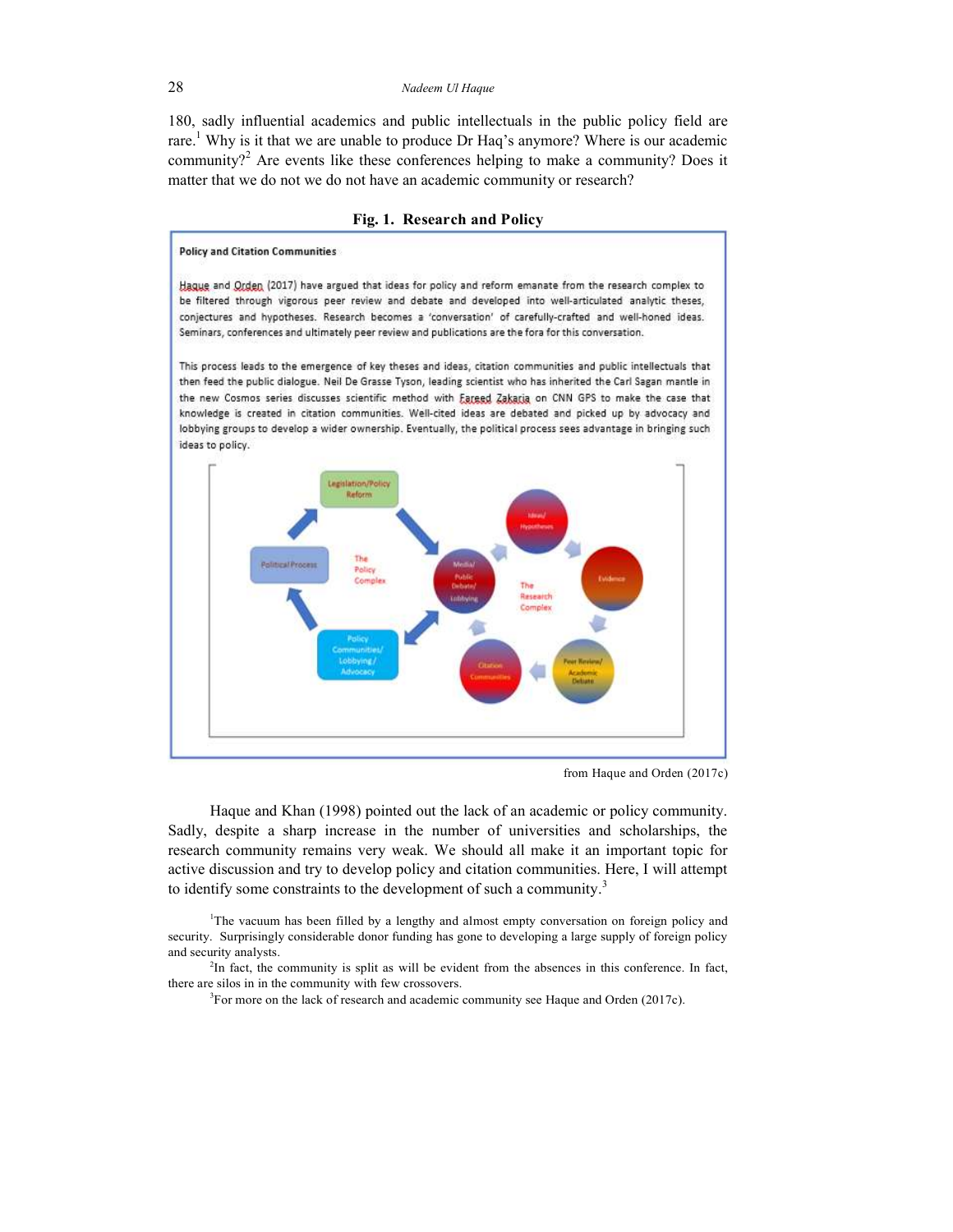In my recent book [Haque (2017b)], I have argued that perhaps the most important agent of change is a vibrant academic community pushing policy through research generated ideas. Indeed, history is a set of ideas and humanity and the world moves with ideas. 4 I will also argue that without a vibrant local academia engaged in informed research there is no coherent policy or thought agenda. Fragmented and hasty policy has been the course that Pakistan has taken because academia has offered no coherence or thought leadership. I will illustrate this through an analysis of our macro-policy where policy has been ad-hoc, volatile and ill-informed.

Dr. Haq's theses on the 22 families and basic needs were taken seriously not just by policy-makers but also by the people as well as the donor [see Haq]. While I am sure that Dr Haq's brilliance could not have been suppressed in any way, I do reflect on the counterfactual of him operating in these times when the donor infrastructure is massive and fully captured by consulting firms, universities and aid funded think tanks and NGOs. Perhaps, even he might have stifled were he were alive today?

Unlike Dr Haq's time today the policy process is broken.

- The Planning Commission (his home ground) is now virtually redundant. Its role as the long term, planning and vision-setting is no longer done. It is supposed to manage the development budget but it does not even do that. The CDWP/PC1 process has been taken over by political interference and whimsical projects are the order of the day.
- 30 years of adjustment programmes have reduced the budget to a quarterly or semiannual affair as the government scrambles with minibudgets to meet IMF reviews most often with ad-hoc revenue and expenditure measures.<sup>5</sup>
- Neither the Economic Coordination Committee (ECC) nor the cabinet initiate, debate or lead any serious economic policy work. Instead policy is seen especially in the ECC as economic transactions and giving tax exemptions and subsidies.<sup>6</sup> Sadly most of these transactions and giveaways are not budgeted for leading to supplementary expenditures and busted budgets.
- Policy has by default continues to follow Dr Haq. The growth framework that he left for us—fund infrastructure projects through substantial aid—is being continued to date. There is some attention given to improving access to education and health care largely because of donor funding. The attention remains on hardware (physical infrastructure) even though much research has been developed since Dr Haq's time to show that the for socio-economic betterment, society could easily regress toward chaos and fascism requirement of the day is deeper reform of institutions for a more open, inclusive and creative society (software).<sup>7</sup>

<sup>4</sup>Haque (2017a) and Jan (2017) have argued that without a vibrant local academic community offering a forward-looking vision for socio-economic betterment, society could easily regress toward chaos and fascism

 ${}^{5}$ Every economist must understand how budget is made. The process is described well in this episode of *Soch Bichar* a development podcast.

6 Sadly, analyses of ECC are never conducted. An episode of *Soch Bichar* a development podcast discussed issues therein based on some research by Ali Salman.

<sup>7</sup>Once again several episodes of *Soch Bichar* discuss the growth model in Pakistan and its hardware fixation while the need of the time is software development. See also Acemoglu and Robinson (2011).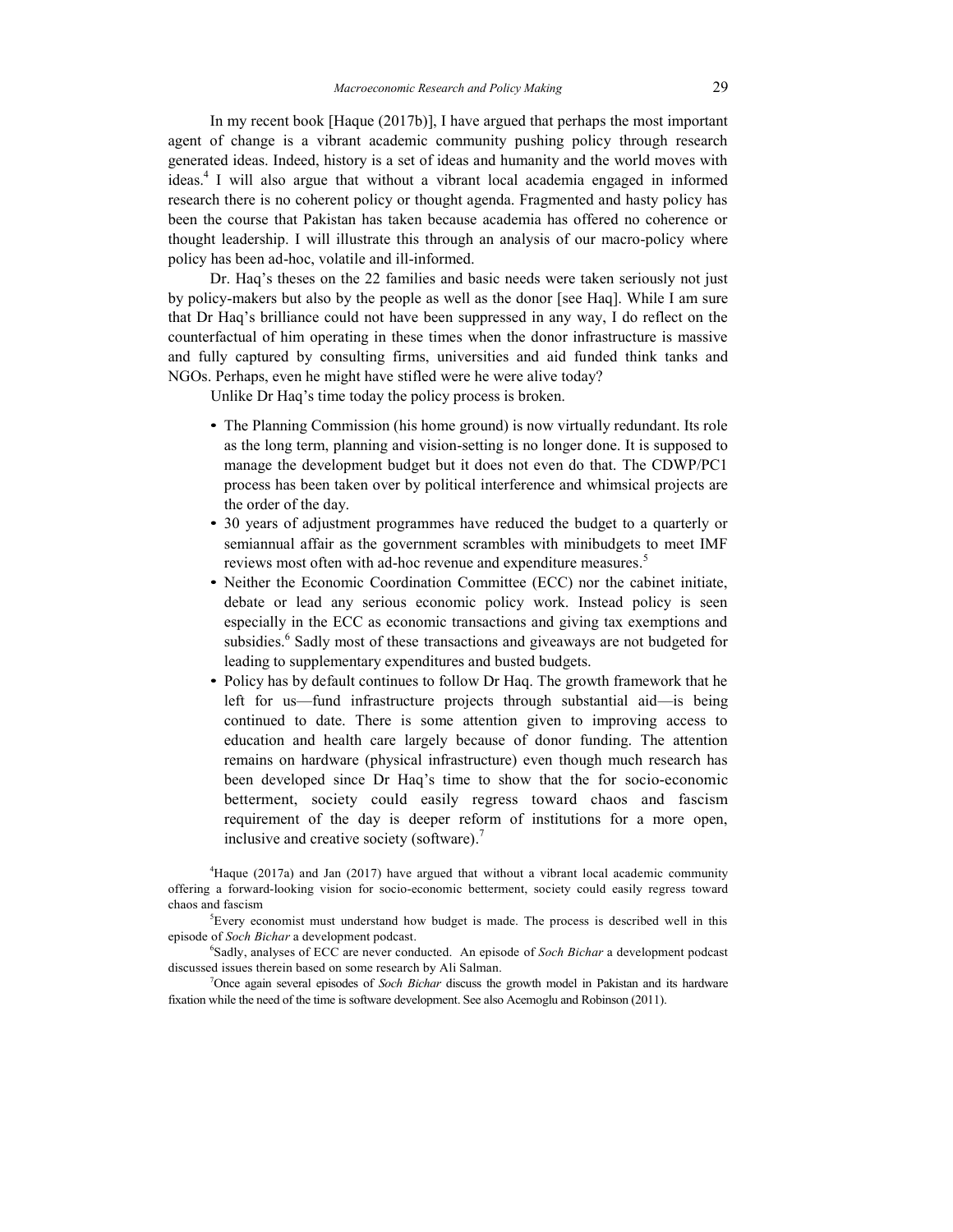- Governments at all levels remain focused on developing 'brick and mortar' projects and seeking aid. Policy is announced most often for political effect or more often for meeting some international commitment such as the SDGs or the MDGs with very little serious effort to implement it.<sup>8</sup> As such policy-making is mostly done on the fly without much effort at investigation and research. More often than not policies are prepared by donor consultants with the government adopting them with little effort at domestic investigation or understanding.
- Sadly, the state of the profession of economics or even public policy has not improved much. Dr Haq had developed a cluster of good economists around him at the Planning Commission. The cluster was enmeshed in the policy process. With the marginalisation of the Planning Commission, professionals have been virtually excluded from policy.
- Since donor aid readily supplies consultants and policy research, the government does not quite feel the need to patronise local research—another handicap facing local researchers. Donor consultants largely provide known and tried solutions from the rest of the world as 'best practice.' Unfortunately, 'best practice' policies frequently do not produce the intended results as they are not locally owned or maybe not easily adaptable to the local particularity.
- Since research is available from donors, the government has stopped all funding for research. Domestic researchers are few and scattered as despite an increase in scholarships and degrees as the incentives are for the highly skilled public policy professionals to seek jobs locally with donor offices where policy work is being undertaken or to migrate [see Haque (2005) and (2014)].

In short, Pakistani researchers while they are being educated on scholarships by donors may be an infant industry that is being stifled by the consultant dumping that is simultaneously being done by donors [see Haque (2015)]. In this milieu, it is not surprising that there are no domestic citation communities, theses or hypotheses.

Historical evidence suggests that development requires innovative problemsolving in local contexts which may not be fully apparent to visiting consultants [Easterly (2007) and Haque (2017)]. From all points of view, it seems that good policy making requires a dense research complex with vibrant debates that reveal citation communities to inform policy and create ownership for change.

We have yet to develop an organic academic community, confident in its research and steeped in its traditions. Today, academic debates are rare as are theses and hypotheses of known academics. For the researcher and the public policy professional, the only option is some donor funding. Such research is commission, owned and defined by the donor, it seldom builds local thought and ideas. In these reports, references from Pakistan research are rare; discussion of, or confrontation with hypotheses and theses put out by Pakistani research never take place; and there are no reviews of local research and thought when setting up agendas.<sup>9</sup>

<sup>&</sup>lt;sup>8</sup>The most glaring example of a policy for political effect but with no desire to implement it was the national action plan made in 2015 to counter terrorism. Very little serious effort was made into both its development and implementation.

<sup>9</sup>Naveed and Suleri (2015) offer an interesting analysis of many issues in policy research and suggest directions for change.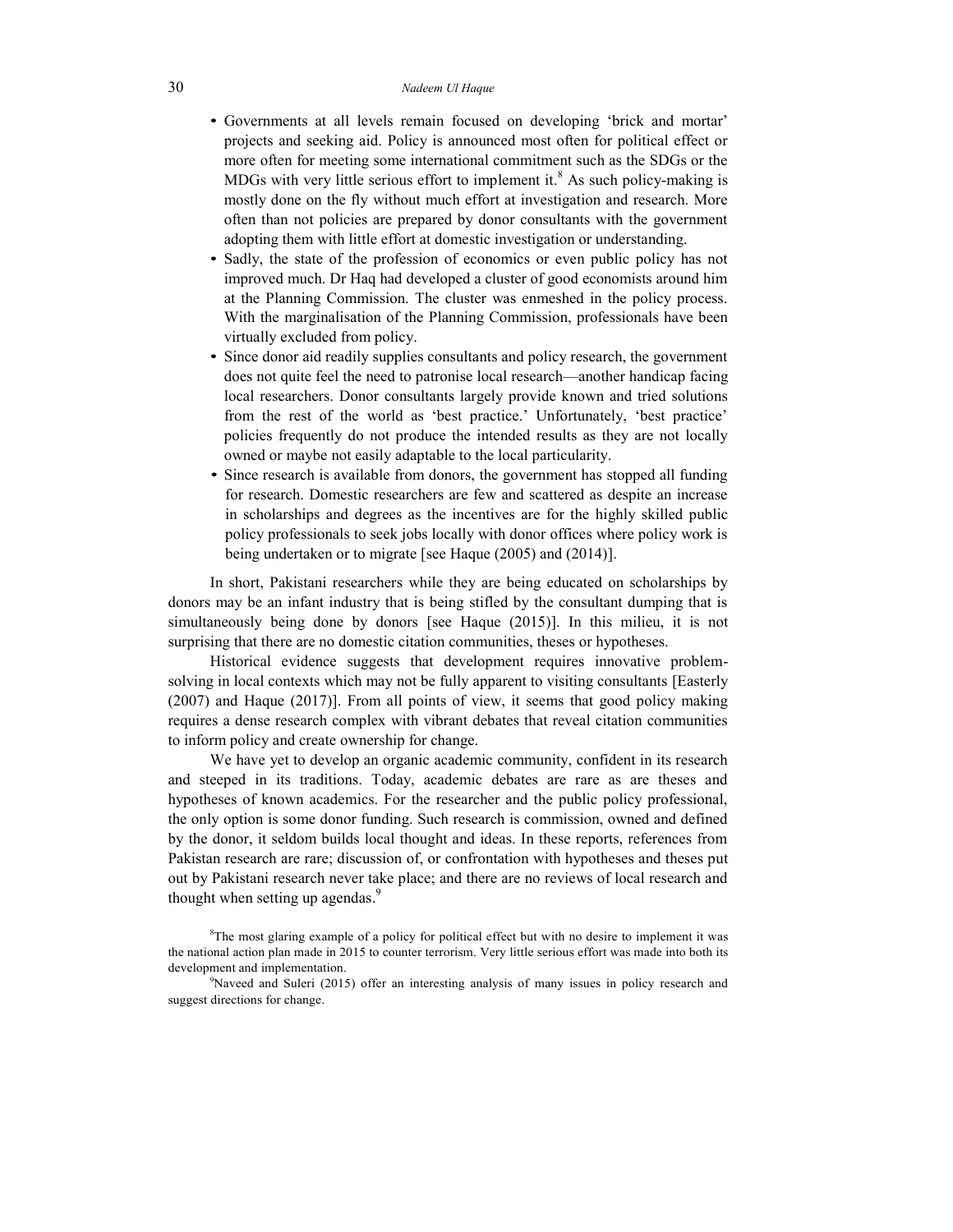Should we be concerned by this? Should we not be grateful that the donors and their consultants are supplying policy research? In my view, we should be concerned for the following reasons.

- The domestic research agenda addresses issues that appear important to international agendas or concerns of the headquarters of donors. The policy and research agenda remains fragmented and often repetitive as unsuccessful projects are followed up with similar programmes.<sup>1011</sup>
- Some key topics that are not studied:
	- o there is little work on domestic institutions especially the governance arrangements. While the World Bank Ease of Doing business as well as several other international indicators point sharply in this direction, there is no funding for this work. The Planning Commission Framework of economic growth and several commentators [see Haque (2017)] have pointed to the need for prioritising civil service reform (complete reengineering of structure, ambit and human resource management) but no initiative in this direction has been taken.
	- o Decentralisation remains an important issue for public service delivery, improved governance as well as better democracy. Yet there is limited work in this key area.
	- o Government processes are over centralised and ineffective as illustrated by our discussion of the Budget and ECC above. Yet hardly any research or thought exists in this area.
	- o Perhaps the most glaring example is that of the energy sector where problems have persisted for 10 years and could be as large as cumulative loss to the economy of 40 percent of GDP during this period. Yet no serious body of research has been generated on this important issue and hardly any domestic research has been commissioned in this area.

There are large gaps in our research and public policy dialog. Perhaps that is the reason progress is stymied and our growth rate remains volatile while productivity does not increase. Haque (2017) argues that there is a need of to understand the complexity of the economic and political system to identify 'linchpin reforms' so that productivity can be unleashed.

#### **Rethinking Macro in Pakistan**

We may be entering our 14th IMF adjustment programme following the next election. Of the last 30 years 23 have been in an IMF programme. Of the roughly 13 programmes, only about 3 achieved some of the objectives of the programme. Pakistan is now among the countries that remain beset with balance of payments crises and in need of extraordinary IMF help.

<sup>10</sup>While poverty has been repeatedly studied, trade with India was in vogue from 2000-15, tax reform has been heavily funded for 20 years, education and health have been not only studied and advocated by Sir Michael Barber led it on behalf of DFID. Money is available liberally for advocacy of education taxes, mother and child health, democracy, citizen's voice, firms. SMEs etc.

<sup>11</sup>Interestingly, very few of the donor projects have got a highly successful internal evaluation. Despite poor evaluations, projects are often repeated with little change in approach and often with the same consultants.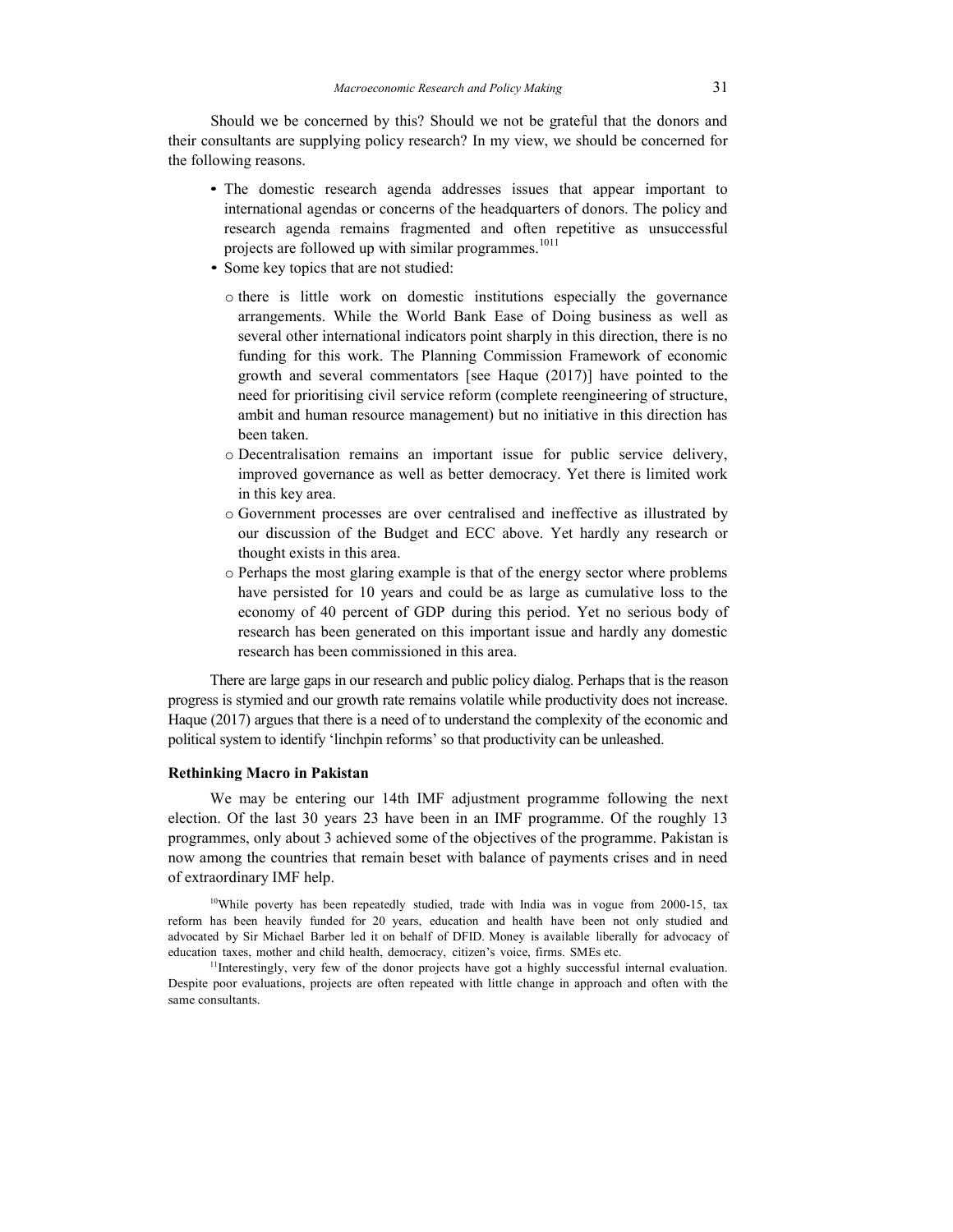There is a debate on both the design and implementation of these programs. Unfortunate poor countries suffer from the beggar's curse which goes like this "if policy works, the donor was right and deserves credit; if it does not work implementation was at fault." It is generally assumed that there is no design fault in repeated adjustment programs, merely an implementation failure.

While determining both design and implementation flaws is important, there is agreement that these programs have not helped achieve either successful adjustment or the reform necessary for putting Pakistan on a higher sustainable growth path.

The coming program will have the same strategy as the previous 13 programmes based on the following elements.

- It will attempt to build up reserves (once again to 3 months of reserves) through containing domestic demand by restricting the supply of domestic credit growth.
- To meet the domestic credit growth objective of the programme it will seek a containment of the fiscal deficit to about 5 percent of GDP (again) the end of the program.
- To meet the fiscal target, it will seek revenue increasing and expenditure reduction measures. Unfortunately, these measures are ad hoc and probably adversely affecting growth and productivity.
- There will be some effort to get a programme on privatisation going even though we know that conditions are such that this might be difficult. The privatisation decision will be taken without analysis of market conditions or considering possibilities of post-privatisation monopolies or other inefficiencies.
- Some structural reform (SRO withdrawal, SBP independence, tax admin reform) might be mentioned with insufficient clarity on how and when it should be done. In actual fact neither side expects that it will happen. As before, it will be forgotten in the course of the programme.

All multilateral and bilateral institutions will rally around this programme and push for its implementation. There is little debate on this programme neither within the donor community or the Pakistani thinking community.<sup>12</sup> Among the donors the Fund adjustment programme is sacrosanct by agreement. The role of the Pakistani thinking community is marginalised into silence on this issue.

So, what is the correct macroeconomic policy approach that we should seek?

#### **1. End Austerity**

Think about it adjustment is required to correct imbalances especially in the external accounts. The IMF programme primarily focuses on restraining demand growth through restrained credit growth and fiscal adjustment. Based on this model for 30+ years we have been trying to reduce the fiscal deficit mainly through expenditure controls and tax increases. Because adjustment has to be done relatively fast to meet the needs of external financing, governments opt for simple expenditure cuts and tax measures.

<sup>12</sup>There is little debate in academic conferences. People have written about it in popular media but strangely enough academic forums shy away from debate [see Hyder and Khan (2017) and Kardar and Pasha (2017)]. Meanwhile writers too write with no attention to existing writing—a very Pakistani issue. Yet debate requires some engagement.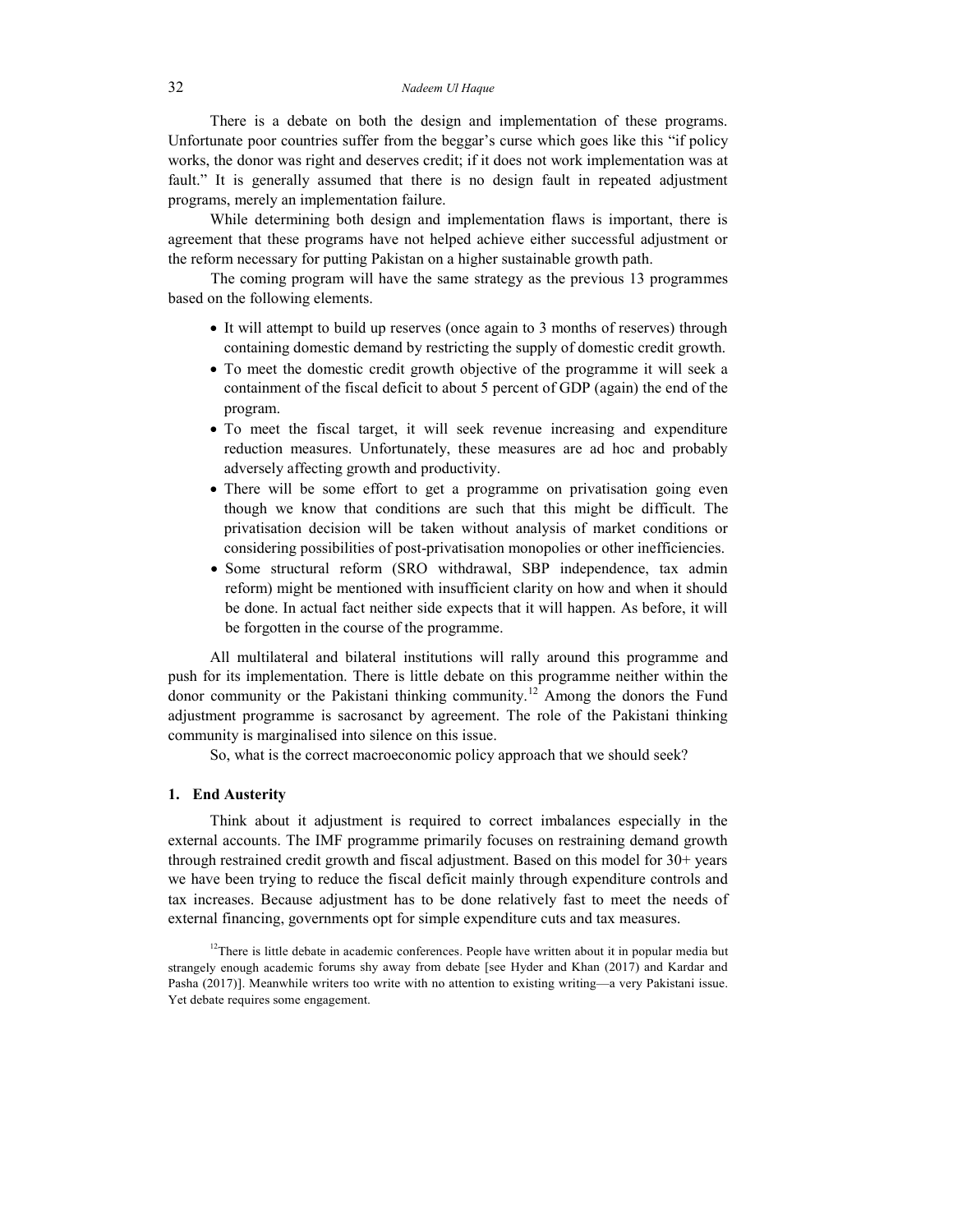The compulsion of adjustment programmes and their financial programming logic has made the fiscal debate into an accounting problem

$$
D_t = T_t - G_t - (1 + i) D_{t-1}
$$

Where *D* is deficit and *G* is government expenditures, *i* is the nominal interest rate and *T* is taxation.

Ambitious targets are set with arbitrary taxes (Surcharges, one time levies, multiple withholding income taxes on goods and services, taxes on school fees, bank transactions and internet, excises of all kinds) and expenditure cuts (salary freezes, across the board cuts) with no thought for impact on the economy. The only thing that matters to the proponents of fiscal arithmetic is the dream of reaching a deficit number of 4 percent of GDP. If this happens with 25 percent increase in taxes and 20 percent cut in expenditures, that is fine. Quick and ill-thought out measures are cited to support these cuts. The impact of these measures on economic growth, productivity and employment does not concern the proponents of *fiscal arithmetic*.

Much research [see Haque and Montiel (1991)] has shown that the sustainable fiscal deficit is

$$
\frac{D}{Y} * (r - g) = \frac{T}{Y} - \frac{G}{Y} = \frac{PS}{Y}
$$

Where *Y* is GDP, *r* is the real rate of interest,  $PS =$  Primary Surplus and *g* is the rate of growth of GDP.

This equation shows that an improvement in growth increases fiscal room and improves the country's debt position. Yet growth plays such a limited role in our policy debates and research.

'Austerity' is a term developed in Europe in the aftermath of the global crises to describe harsh fiscal adjustment through arbitrary expenditure cuts and tax increases with no regard for the impact of these on growth, productivity, society, the social contract and politics. While Europe discovered austerity in 2010, Pakistan has been the victim of austerity policy over 2 decades. Sadly, unlike European academics, we have yet to fight back.

Consider the impact of adjustment based on fiscal accounting (arbitrary expenditure cuts and whimsical tax measures) with no effort to increase growth. We have seen government efficiency decline as arbitrary unplanned expenditure cuts are put in place. Efficiency also declines when obsolete and over stretched colonial systems are given more responsibility while resources are shrinking. On the taxation side, we have seen many minibudgets over the last 2 decades which put in place many taxes upon taxes without regard to distortions or to conflicts with public policy or to the impact on productivity (eg., withholding income taxes on several transactions including utilities and bank withdrawals, tariff surcharges on some 'luxury' goods, levies on petroleum products, taxes on school fees, internet etc.). Research should have shown how these austerity policies adversely impact growth and investment [Haque (2017b)].

Austerity in Pakistan has created an economy of shortages and is choking growth and employment. Do not think that this is a well thought out policy. Instead it is happening because of inertia in thought and analysis in all segments of policy-making government as well as donors. The economic profession sadly has not even tried to generate a debate on this issue.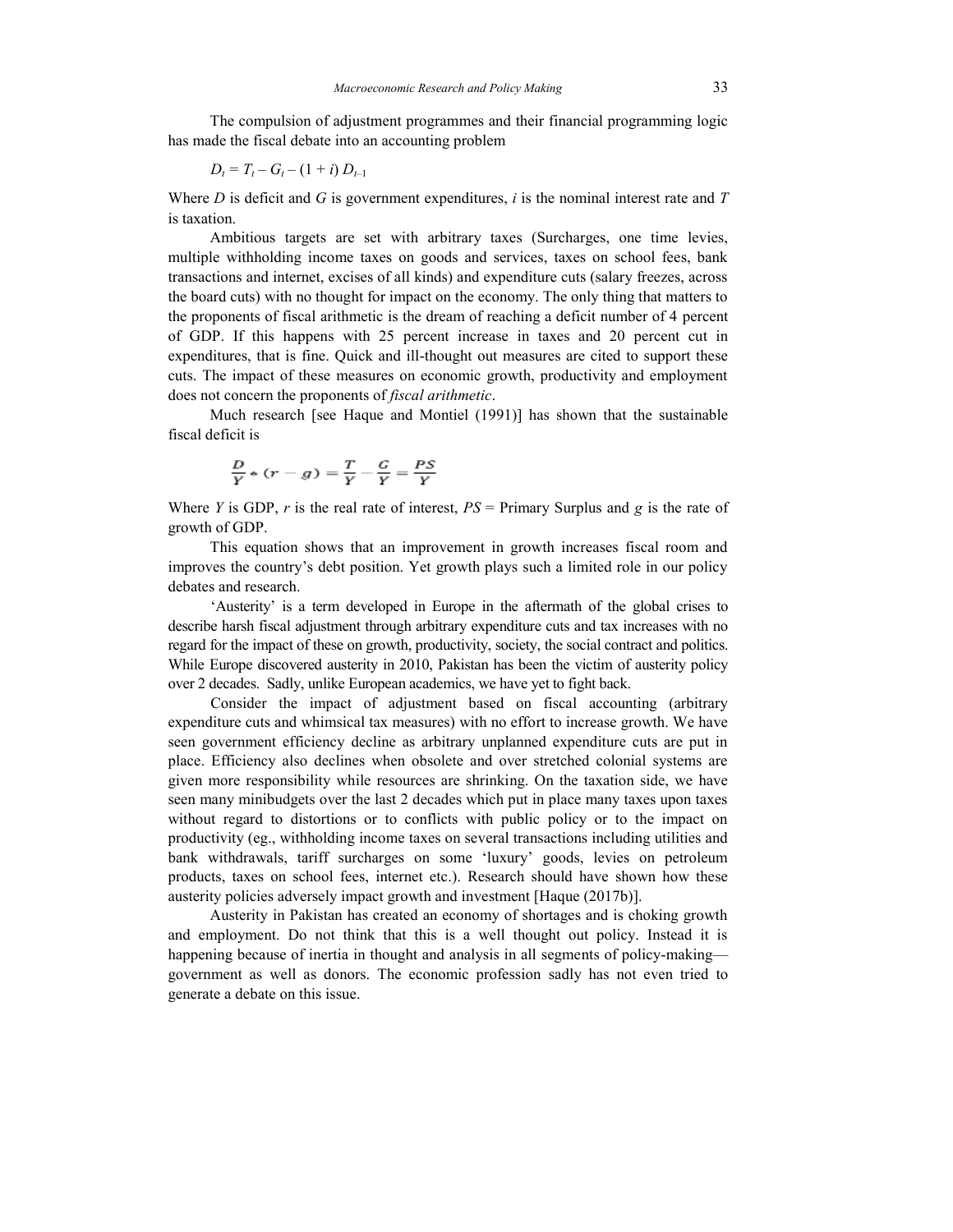## **2. Growth Must be Central to Any Policy Going Forward**

This must not be seen as a Keynesian pump priming the economy with an increase in expenditure and excessive deficits. Let me convey through the PSDE that it is incumbent on academia to explain and understand the growth process and what policies are necessary for growth to accelerate in Pakistan. Perhaps the lack of a dialog on this subject is the single biggest failure of our community. We hardly have a dialog on growth. The *PDR symposium* on growth, the *Framework of Economic Growth* and the PIDE *Cities—Engines of Growth* are few of the sporadic efforts that were made but did not create a debate in academia primarily because of donor agenda setting and incapacity of domestic intellect to field a debate. We should seriously worry about the lack of a serious informed conversation on growth.

As I discussed above, Pakistan government is a 'slave to defunct economics' still seeking mega projects and aid. Despite large projects and much aid, policy-makers are congratulating themselves with a GDP growth rate of 5.3 percent (over the last 5 years growth has ranged from 3 to 5.3 percent) while the Framework of Economic Growth (2011) showed that our demographics require a sustained growth north of 8 percent for the next 30 years. Continuation of this policy is unlikely to achieve that.

Global experience has shown that growth is much more about putting in place a governance institutions that will transform the state from extraction based on rent-seeking (as now) to an 'open order' that will generate creativity, innovation and entrepreneurship (through reform) [see Acemoglu and Robinson (2012)]. Haque (2017) and Planning Commission (2011) present the minimum necessary reform agenda that is necessary to initiate this transition toward a growth acceleration. Sadly, academia has yet to pick up the conversation on growth and develop in detail the reform agenda that is necessary.

But it should be abundantly clear that growth is unlikely to accelerate on a sustained basis or productivity to pick up unless we start a major rethink on systemic reform of our government and institutions. Adjustment programs have not even framed the growth issue and they will not. This is up to the domestic academic community to address this issue. What are the key constraints to growth? To my mind this should be the subject of wider debate in the profession.

#### **3. Governance, Role of Government and Fiscal Policy**

Any analysis of global indicators (competitiveness, Doing Business, Social Progress etc.) points to governance remains the key issue in Pakistan driving up risk in the economy and slowing down investment and business. Unfortunately, there is hardly any debate or research on this key issue despite occasional lip service in conferences and papers. Consultants and donors freely load an already overloaded, poorly designed and poorly resourced governance system with new responsibilities, goals and policy matrices.<sup>13</sup> Rather than reform government, donors have tried to bypass it through consultant driven policy and governance,  $14$  project management units, NGOs,  $15$  advocacy

<sup>13</sup>Most recently UNDP has made Pakistan accept the SDGs without any care for local capacity. To make up for lack of capacity the UNDP is using bilateral aid funds to set up SDG units in government regardless of past experience which has shown that such add-on units don't work.

<sup>14</sup>For example, Sir Michael Barber, a member of Tony Blair's government spent 5 years leading 'deliverology' in Punjab putting in place education reforms with limited success.

<sup>15</sup>World Bank's SAP project set up a large number of NGOs that to date are trying to do work on providing services where policy is failing.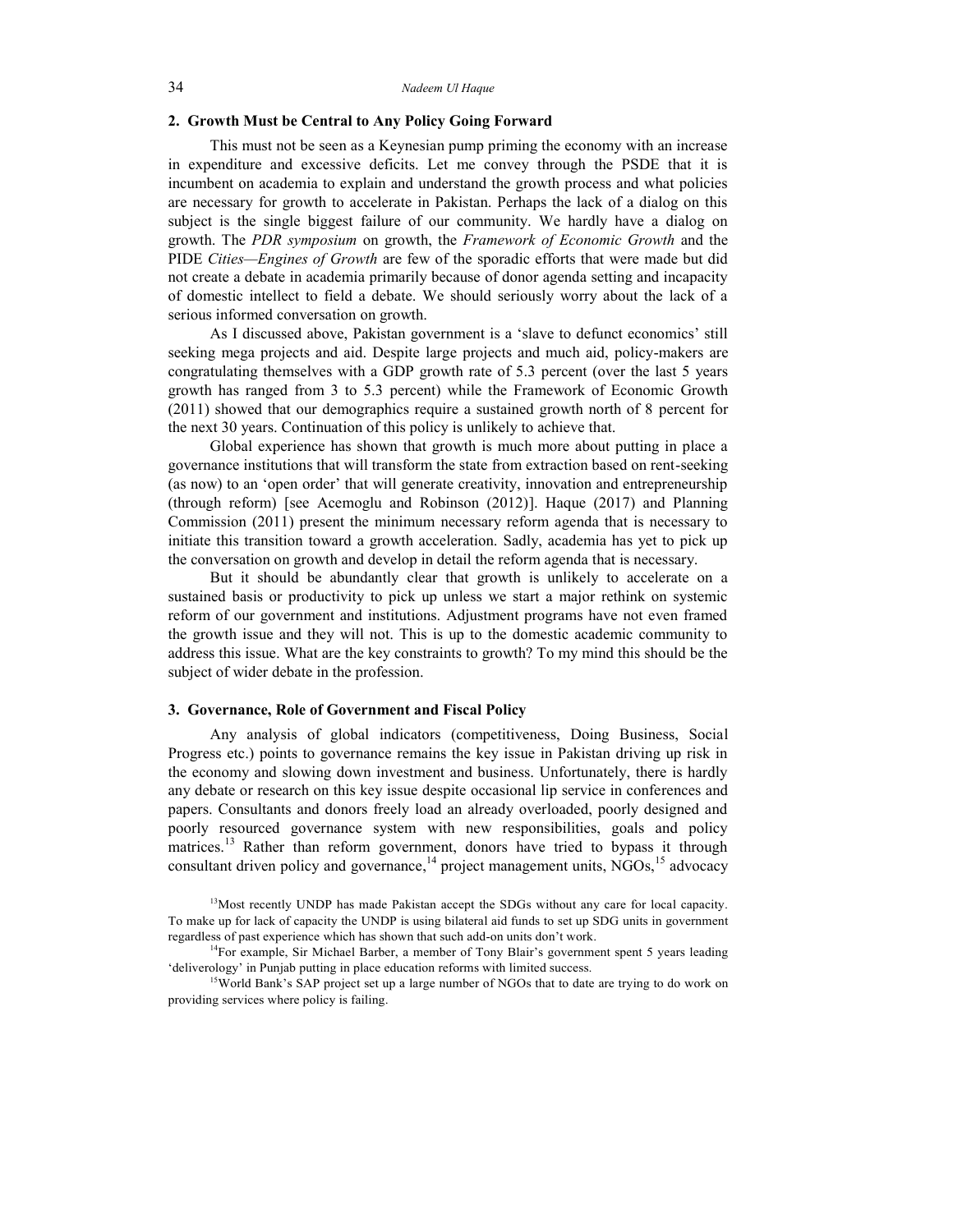units,  $16$  and even government owned companies. <sup>17</sup> In addition there were a number of initiatives such as capacity building, technical assistance and training as a means to upgrade existing systems without reform.<sup>18</sup>

While reform and renewal has been postponed for decades the governance system has suffered not only natural depreciation but also is weighed under with huge new responsibilities that it was not designed for. It is also under constant attack from donor interventions to create parallel systems and that and smother it with technical assistance and consultants. Would it be fair to say that all these efforts were made to preserve the status quo of poor governance and forestall the required reform? Was it donor capture or lack of understanding on part of the donors? But to be fair the Pakistani intellectual and research community remained silent on the governance reform.

Without reform, governance weighs heavily on the economy. The weakness in macro analysis and policy is that accounting and quantitative analysis prevents us from taking into account the costs of poor governance. In conventional macro frameworks, our measure of governance is merely government expenditures, taxation and deficits. While there is recognition of public goods like law and order, legal and regulatory framework, physical infrastructure, organisational and human capital are all very important for growth, investment and market development, macro analysis makes no attempt to incorporate these. This is why most macroeconomic analysis falls into fiscal arithmetic.

Going forward, the thinking community of Pakistan must take up the impact of poor governance in its every detail in an extensive research program to develop serious reform and policy choices and plans. In doing so we must face several issues boldly and with clarity [see Haque 2017)].

- Governance involves not just the production of public goods and services but also the manner in which power is wielded and shared. The former falls in the domain of administration and civil service as well as the legal and regulatory framework while the latter is how democracy is structured and designed. Consequently, research and academic debate must focus on all aspects of our democracy and develop ideas for improving checks and balances as well as developing better competitive democracy.
- In designing governance and its institutions, the role of government must be discussed and understood with clarity. The urge to overload government with all manner of tasks regardless of its ability to deliver must be resisted. Similarly, the urge to weaken government with some idealistic notion of market efficiency must be resisted. Development happens when both the government and the market are designed well for optimal social and economic outcomes.

 $<sup>16</sup>$ All donors in Pakistan have large advocacy projects (tens of million dollars each) to promote</sup> their favoured policies through hiring local talent and media.

 $17$ Shahbaz Sharif, the chief minister of Punjab has taken the PMU approach to a higher level and started setting up public sector companies to take on tasks of providing public services bypassing government agencies and ministries.

<sup>18</sup>The World Bank conducted a 120-million-dollar capacity building project where a few hundred civil servants were sent to Harvard. There was no reform in this project and no impact on governance.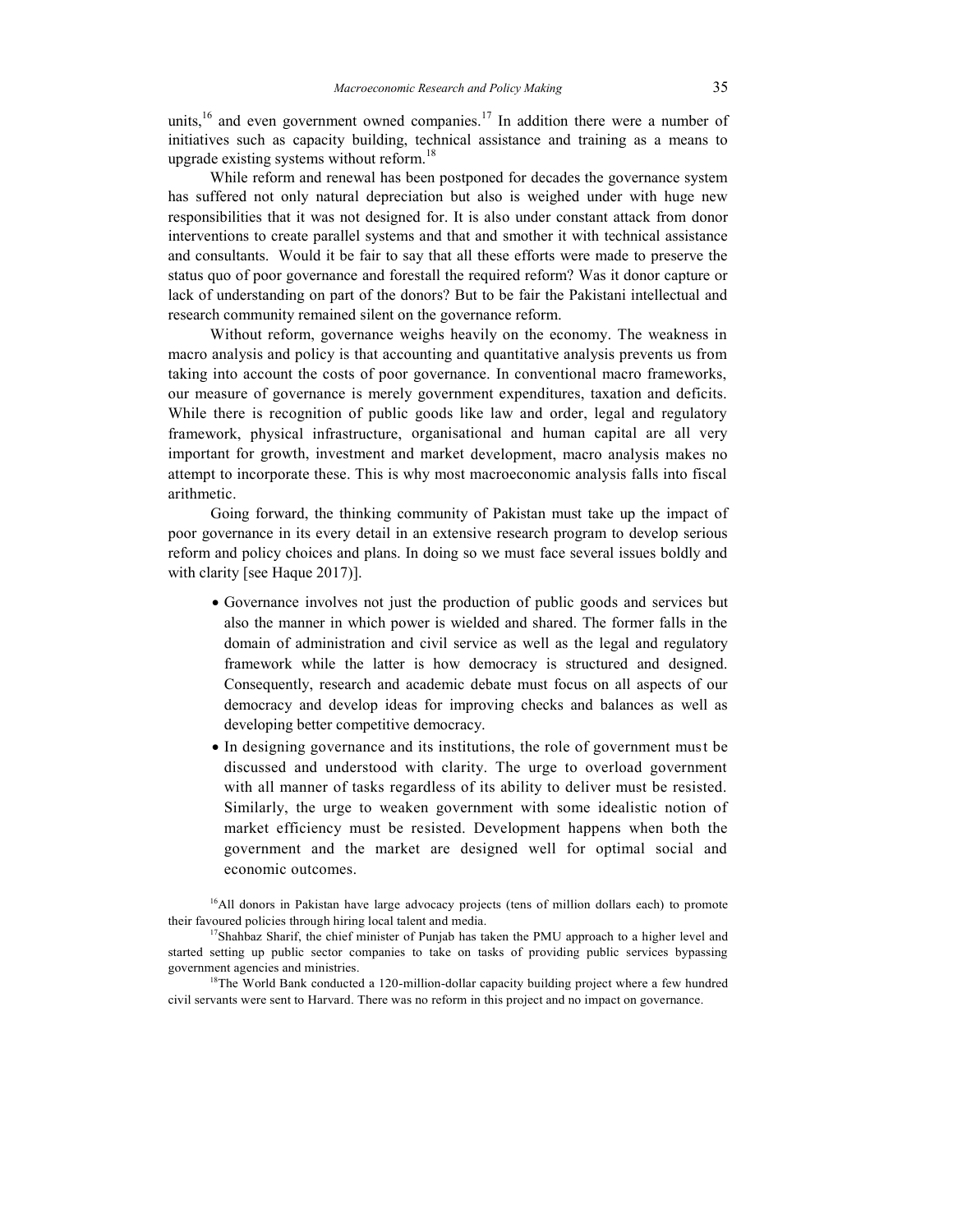Governance is much more than making agencies and passing laws copied from the west. At its heart are clear processes for managing government budgets and making policies and decisions on provision of public services and projects. These processes must involve evidence based research for discussion and decision at key forums. At each step there must be transparency, public participation and meticulous recordkeeping. While the decision-making forums such as cabinets and parliaments involve public representative, the research and recordkeeping activities are largely the job of technically competent public servants.

Conventional macroeconomic analysis assumes that fiscal variables adequately measure the contribution of the government to the economy. Adjustment programs assume that mere fiscal retrenchment in all countries are similar. Our research agenda must however seek to understand how these and many other aspects of governance impact the economy. At least research and academics must lay bare the various reasons why most policies including adjustment policies are blunted.

#### $Box 1$

"In the three-year Extended Fund Facility, which closed in September 2016, Pakistan has successfully implemented an economic reform agenda with a strong focus on achieving macroeconomic stability, achieving both external and internal balance.

- The government's plans to reform the energy sector were laid out in its July 2013 policy, including raising electricity tariffs while reducing subsidies and reforms to improve technical and commercial efficiency.
- The government has also managed to attract significant private investment into electricity generation, especially through the China Pakistan Economic Corridor program.....
- Delays in the sale of three of the best-performing distribution companies in Faisalabad, Lahore and Islamabad, and the government's preference to sell shares through Initial Public Offerings (IPOs), means that a different approach will have to be adopted...
- Over the past three years. Pakistan has renewed efforts to develop its financial sector and increase access to finance. The government's National Financial Inclusion Strategy (NFIS), developed in FY15, has provided a comprehensive<br>framework for reform efforts on financial inclusion and aims to increase access to finance for underserved mark segments such as women, SMEs, and rural geographies.
- There is a need to continue efforts to strengthen and diversify the financial sector and improve its governance and transparency. The legislative agenda includes the Corporate Rehabilitation Bill, which<br>deals with bankruptcy, and the Deposit Protection Corporation Bill, a deposit insurance scheme. Institutional reforms include the setup of the Pakistan Development Fund (to finance infrastructure) and the unified Shariah Board for the financial sector. Together, these reforms will contribute to a stronger and more inclusive financial sector.
- Tax revenues have increased from 10 percent of GDP in FY13 to 12.4 percent in FY16. This progress was achieved through a combination of eliminating tax exemptions and strengthening tax administration.
- On the expenditure side, recent amendments to the Fiscal Responsibility and Debt Limitation Act will contribute to medium term debt sustainability but it will be necessary to continue strengthening debt management given persistently high debt levels and high financing costs.
- The federal and provincial governments have developed a joint time-bound action plan to improve the investment climate and start addressing some of the key constraints for doing business (accessing credit, starting a business, registering property)."

Pakistan Development Update 2016 World Bank http://documents.worldbank.org/curated/en/935241478612633044/pdf/109961-WP-PUBLICdisclosed-11-9-16-5-pm-Pakistan-Development-Update-Fall-2016-with-compressed-pics.pdf

#### **4. Reform, Policy and Projects**

Sadly, economic thought and research in Pakistan has not clarified what the difference between policy, reform and projects is nor has it clarified what reform and policy are. Because of lack of clarity on the part of research thought and debate, policy and economic debate continues to be defined by projects and aid [Haq (1963)]. Policy and reform remain secondary and never implemented.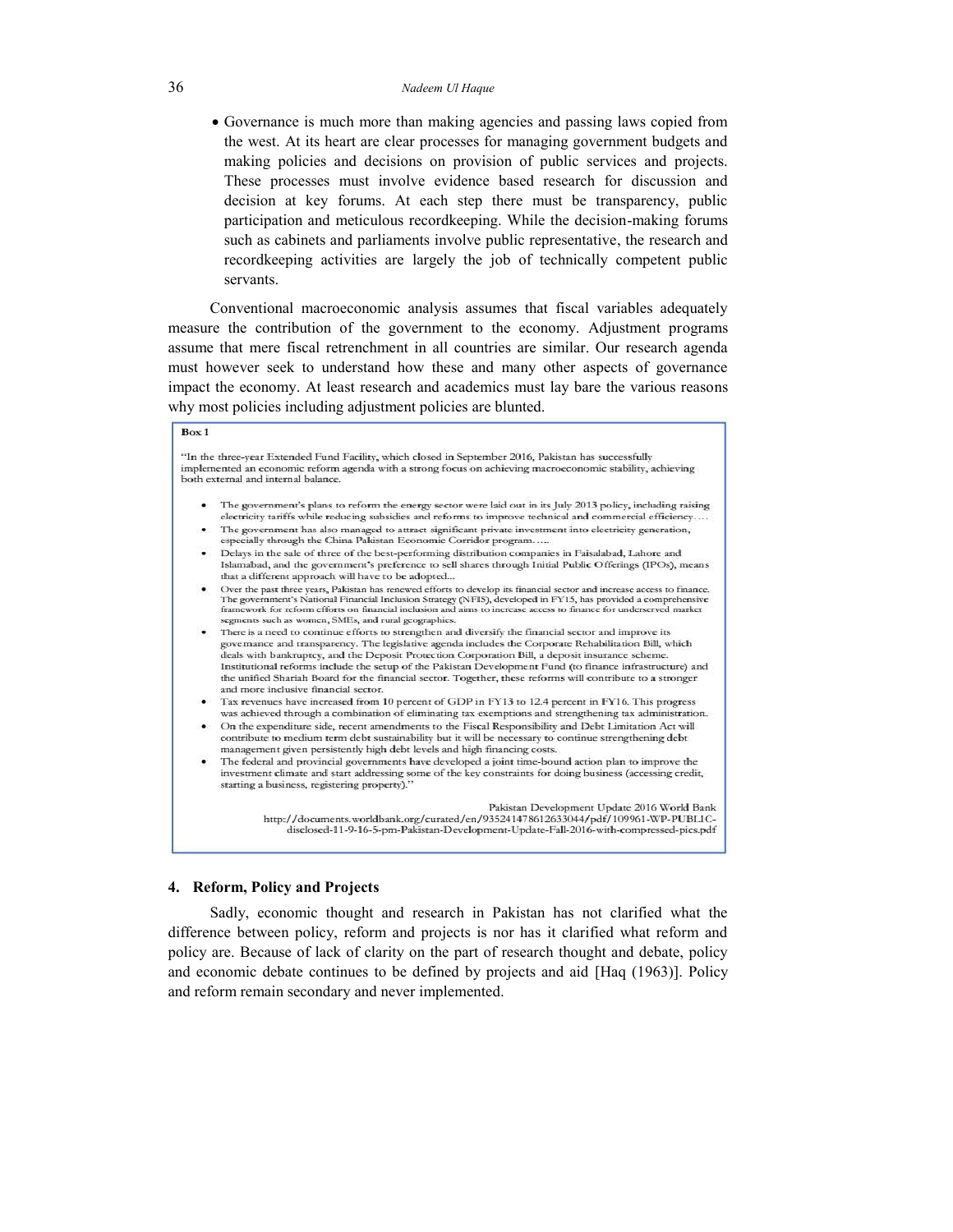The way donors think of reform and policy is shown in Box 1 where the results of the 3-year adjustment program of the IMF as seen by the World Bank is presented. It is clear that the multiplicity of donors regards reform as price adjustments, copying 'best practices' from advanced countries with a focus on financial development and some privatisation. Clearly, how the government is organised (decentralisation, autonomous regulatory and investigative agencies), its human resource management (incentives, skills, morale), and its processes (budget management) seem to receive little or no attention.

There is a clear need for academia to develop a better understanding of reform and policy and guide the government to move beyond projects and aid. *Reform* must go beyond price adjustments, increased taxation and privatisation. It must seek to change institutional, organisational, human resource management and decision-making processes where necessary.<sup>19</sup> *Policy* should follow thorough research and consultation to set up coherent set of principles for guiding individual and group decision-making and interaction. Both policy and reform must be based on local context and cannot be mere aping the west as in the best practice thesis. Both policy and reform must be based on the historical evolution of organisation, HRM and processes of government and society. Local adaptation, solutions and context are critical.<sup>20, 21</sup>

Markets will develop with good policy and reform. The role of the government is to provide security of life, property and contract to reduce the costs market transactions [North (1992)], Williamson (2009) and Husain (1999). Policy and reform must be clearly guided toward this end.

For decades, the government has been developing aid financed large infrastructure projects but with little impact on growth. Studies have shown that the impact of public investment on growth and private investment is weak at best.<sup>22</sup> Weaknesses in project selection and implementation are well known and could be an important reason why the impact of public investment remains weak. These weaknesses arise from the politicisation of the planning and project approval processes.

### **Thinking Systemically**

Traditional macroeconomics sees the economy as a set of accounting identities (BOP, monetary sector, the fiscal balance and aggregate demand) a set of behavioural relationships (consumption, investment, demand for and supply of money, and export supply and import demand) and production function with technology embedded in it. These functions are estimated over historical data using the standard assumptions of homogenous consumers, stationary distributions, known expectation mechanisms and markets in equilibrium. We use such models for prediction, analysis and policy-making. To the extent that we can we add uncertainty on to the model but keep the model its

 $^{20}$ The tendency to copy best practice and lift laws and agencies from the west has fragmented governance without improving governance.

 $2<sup>1</sup>$ Nation Commission for Government Reform (2008) presents a civil service reform design that must be debated and research much more than it has been.

 $22$ Many studies have tried to estimate the impact of public investment on private investment and growth. Most of them find that the impact of public investment on growth especially in the long run is weak and could even be negative in the long run [see Ghani and Din (2006) and Bint-i-Ajaz and Ellahi (2012)].

<sup>&</sup>lt;sup>19</sup>Note in Box 1, in energy over 10 years of shortages, the emphasis has been on price adjustments and increased supply but limited change in organisation, HRM and processes.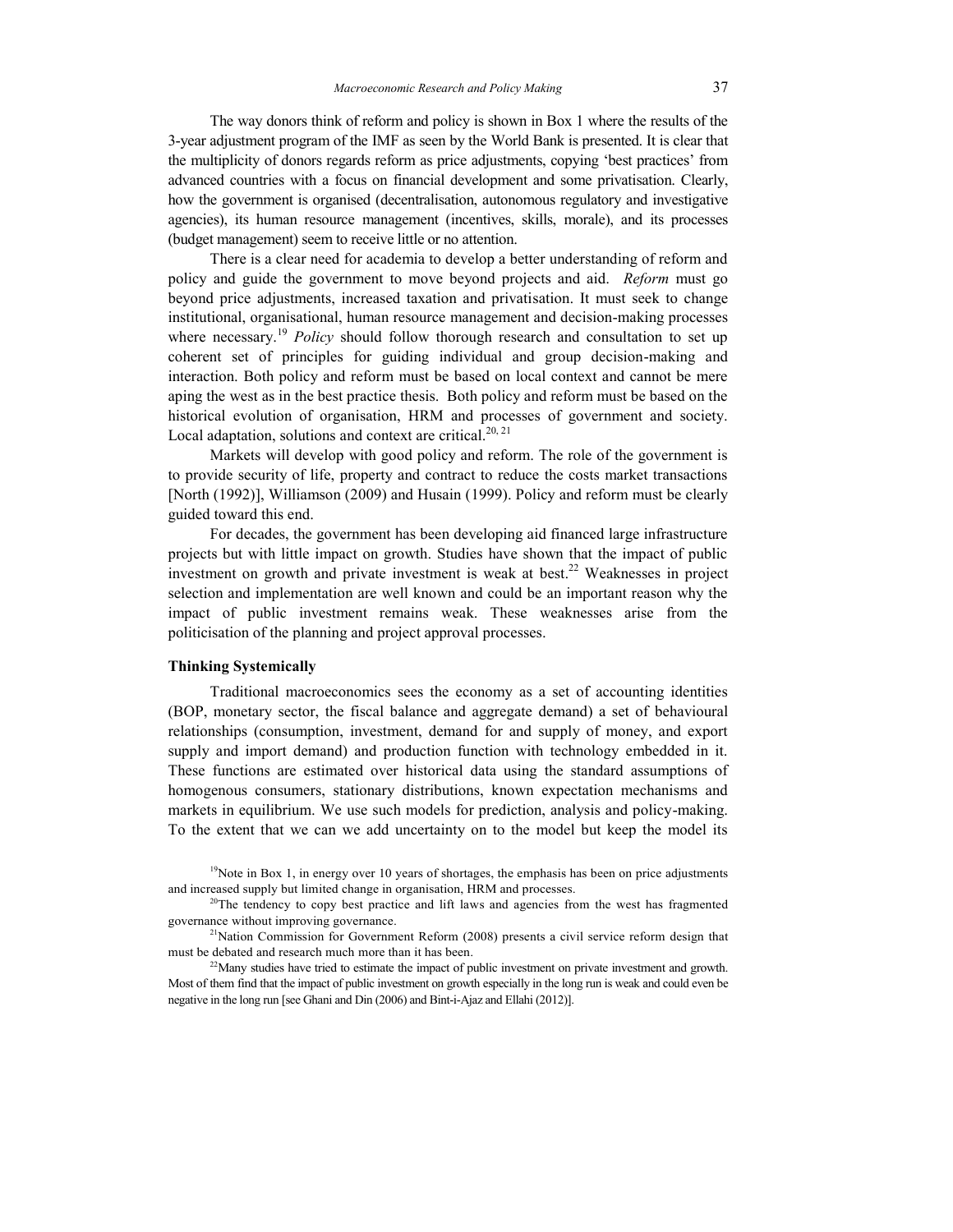parameters and structure are kept intact. The analyses that can be made in the model arte exogenous shocks or change in some of the exogenous variables.



| <b>Standard Econ</b>                               | <b>Complexity</b>                       |
|----------------------------------------------------|-----------------------------------------|
| · Model behavior to explain<br>observed phenomenon | . How behavior adapts                   |
| · Mathematical                                     | • Computation                           |
| · Reductionist                                     | · Systems approach                      |
| · Homogenous agents                                | • Heterogeneous                         |
| • Hyper-rational                                   | · Cognitive/learning/adapting           |
| · Equilibrium                                      | · Evolving pattern perpetual<br>novelty |
| · Optimality eg markets                            | · System<br>gaming/evolving/feedback    |

As economists found out to their discontent in 2008, life does not move along neatly specified behavioural equations. Nor is uncertainty only external to the model. Similarly, rationality has come into question in a whole new field of behavioural economics. Moreover, economic agents operate in groups and are in constant interaction making the assumptions of independence and homogeneity untenable.

While we must continue to exploit traditional macroeconomic research using the standard model, there is now a growing need to exploit newer approaches that have been developed and received impetus especially after 2008. Complexity is a growing analytical tool that could be a useful complement to the standard model while offering us different insights. Figure 2 summarises some key differences.

Thinking in terms of complexity changes how we view the economy, how we analyse and understand economic phenomena, and how we conduct policy analysis. Some key differences are as follows.

- (1) **Think Heterogeneity, Connectivity and Interdependence:** Agent interconnections are not bland and merely price-based, nor are all agents' market decisions independent regardless of identity and societal relationships. Agents differ in a wide variety of attributes such as skills, education, race, and are connected in societal, political and organisational relationships to interact through existing institutional market and other arrangements. These interactions and connections are too complex to characterise in equations of price production and market relationships. These relationships and connections also change over time making it very difficult to capture in the equations of conventional analysis,
- (2) **Evolution, Adaptation and not Equilibrium.** No longer is equilibrium or closed form solutions central to analysis. Instead, in complexity, there could be many equilibria in time and space. What is important is the evolution of connections and relationships over repeated interactions and among diverse and changing groupings. Through this changing interaction emerge important stable and evolving structures of institutions and organisations that could be of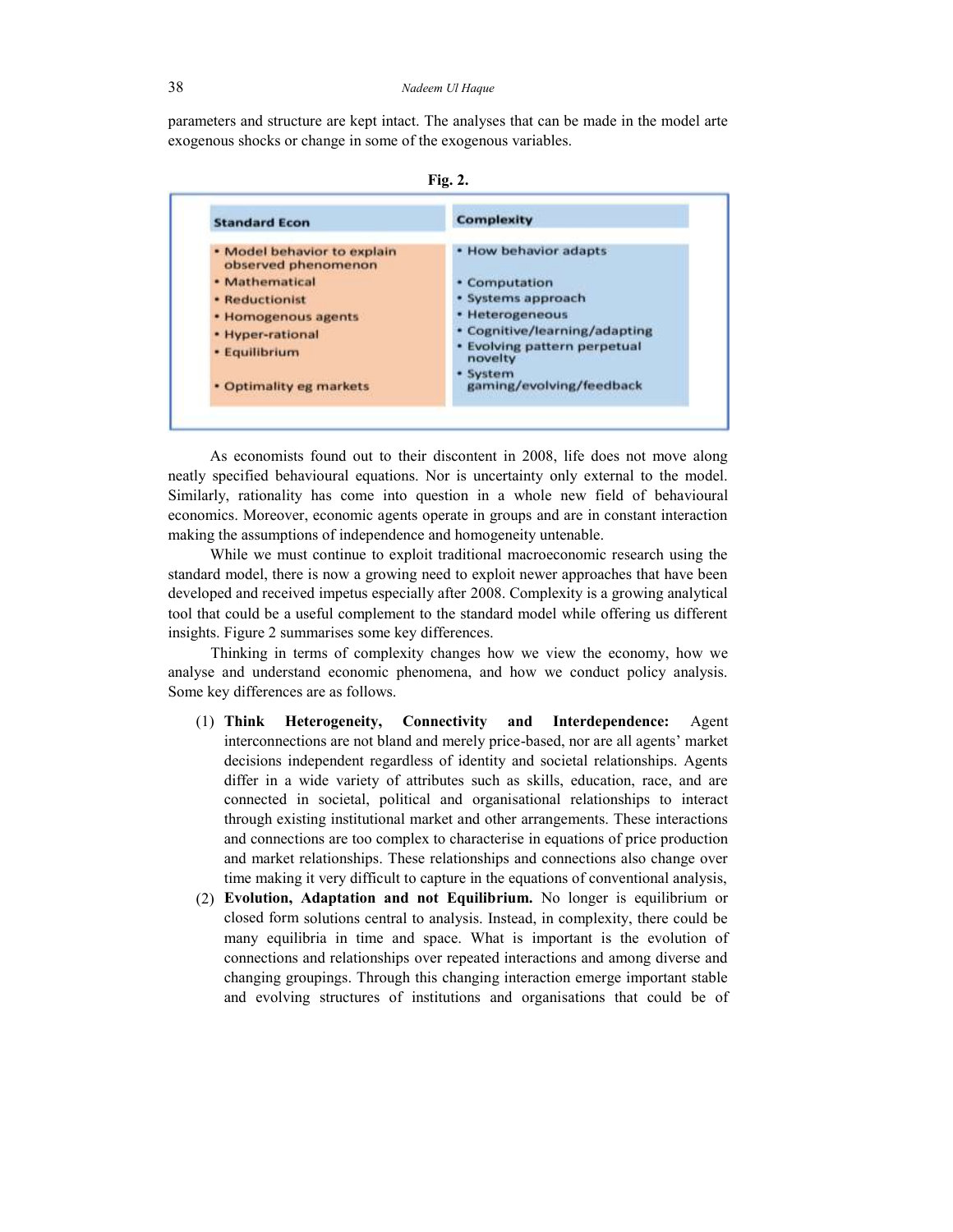economic significance. The emergence phenomenon might give us a better understanding of how institutions, markets and governments arise and evolve.

- (3) **It is not Markets or Governance**: Conventional policy advice depends on ideological leanings for 'free market' or 'government-led'. One side wants the government to minimise itself to negligible levels through privatisation and outsourcing to make room for more efficient and innovative market solutions. The other cannot stop faulting the market and sees the government as solution to all problems regardless of its capability. The debate is dressed in models and data but remains at its core ideological and a matter of belief.
- (4) **Government and Private Sector Co-evolve**. In complexity, both public and private, evolve together establishing structures of connections and relationships that are required for achieving mutual objectives. There is no reason to assume why one form of organisation—private or government—is better. This approach is more amenable to understanding the key roles of government such as securityprovision, regulation and maintenance of law and order.<sup>23</sup>
- (5) **Policy Is Influence, Not Command-and-Control:** Complexity analysis looks for how a deeper understanding of how a system evolves and what patterns or structures are likely to evolve within. Policy is no longer considered from one of the two polar extremes of markets or government control. Self-organisation through agent-interaction determines the structure of policy and society. The system is continuously in the process of reorganising itself. To understand the system, and seek policy prescriptions, analysts must search for evolving rules and norms shaping emergence, and identify the direction of emergent phenomena. Policy then operates to influence and accentuate directions of evolution of the system
- (6) **Bottom Up and Not Top Down:** In complexity analysis, heterogeneous agents interact in a variety of transactions over space and time to allow market and institutional capital and arrangements to emerge. The interaction is local while emergent phenomena might spread into other localities or the system through learning. By their very nature, systems of complexity are based on decentralised local interaction. Most conventional policy prescriptions are top down where the government initiates action and ideas to permeate through the system. Complexity on the other hand argues for a bottom up approach where agents search for local solutions. Government can facilitate local solutions by promoting learning from across localities within a country, as well as information from global knowledge pool.<sup>24</sup>

 $23$ Complexity offers a more pragmatic viewpoint. The government and the private sector coevolve according the needs of the time. It is not either-or as in conventional models but through both evolving relationships and roles that are in each other's interests, and will benefit the economy. Through their interaction in all forms various institutions and structures can emerge to facilitate the objectives of group interaction and joint production of needs as required. This is more in keeping with reality, and reasonably free of ideological bias.

 $24$ The refrain in Pakistan policy corridors is: "Why do we have to reinvent the wheel; let us just copy what has happened in successful countries" But this approach is incompatible with complexity thinking. Because of locality and heterogeneity of transactions, transplanting solutions across time and space can run counter to the logic of the evolving system and likely to not work as intended. System thinking argues for policy and government intervention to be locally innovative, even if adapting and learning from elsewhere.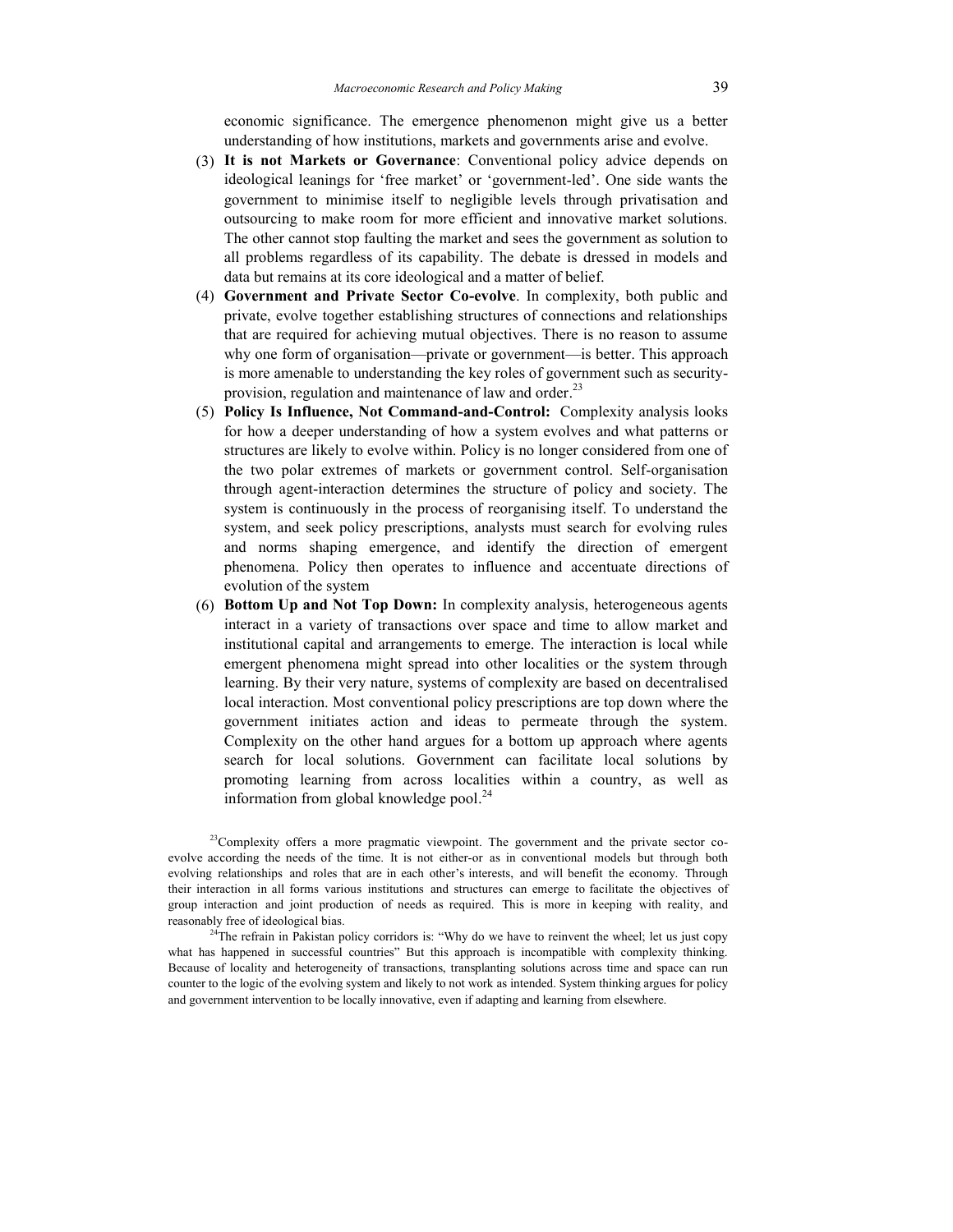Haque (2017) conducted one such complexity analysis—a short synopsis of it is presented in Box 2. The analysis argues that without making deep systemic changes in the economy many of which seek to reconfigure government for growth the system will operate well within the production possibility frontier. With current centralisation and the rent-seeking that it supports while closing of regulatory and city space for investment and possible entrepreneurship and innovation, growth will remain well below potential as many studies have shown [see Planning Commission (2011) and Husain (1999)].<sup>25</sup>

| Box 2: Complexity analysis of the Pakistan Economy                                                                                                                        |
|---------------------------------------------------------------------------------------------------------------------------------------------------------------------------|
| Agents in the system                                                                                                                                                      |
| Government comprising of civil servants, judiciary and army.<br>$\circ$                                                                                                   |
| Industrialists who are favored by government policy because of objectives of industrialization and export<br>o.<br>promotion and import protection.                       |
| Agriculturists who are also favored as policy feels agriculture important.<br>$\circ$                                                                                     |
| Donors who provide aid and policy advice<br>$\circ$                                                                                                                       |
| System moves through time with the accumulation of rents                                                                                                                  |
| Dominant government captured by rent seeking elites<br>$\circ$                                                                                                            |
| Social mobility prevented through rents<br>$\circ$                                                                                                                        |
| Markets prevented from developing because of rents<br>$\circ$                                                                                                             |
| Principal form of rents:                                                                                                                                                  |
| SROS, subsidies and other entry barriers specific to various activities that favor privilege<br>$\circ$                                                                   |
| Government contracts and favors through controls<br>$\circ$                                                                                                               |
| o Perks, plots and protocol that play dual role for capture of government and control of behavior of key<br>government officials                                          |
| Why elite capture remains alive                                                                                                                                           |
| o Noncompetitive democracy (based on dynasties and rotten boroughs) prevents entry and competition for<br>ideas                                                           |
| o Colonial legacy of highly centralized civil service prevents competition.                                                                                               |
| Highly centralized rule prevents local development or competition as well as keeps rent seeking                                                                           |
| and corrupt system in capture.<br>۰<br>All government agencies (from universities to regulatory agencies) run through direct control                                      |
| City and market development hostage to plot culture inhibiting commerce and density necessary factors for                                                                 |
| entrepreneurship and innovation.                                                                                                                                          |
| Potential groups in favor of reform are merchants and entrepreneurs who benefit from competition<br>$\circ$                                                               |
| Potential for large investment if reform and competition introduced<br>$\alpha$                                                                                           |
| Important reform possibilities                                                                                                                                            |
| Decentralization based on reconfiguring colonial civil service and giving cities, markets and organization<br>$\circ$<br>greater autonomy and room for self-organization. |
| Modernization of civil services with clear performance incentives and not inefficient rent seeking perks and<br>ö<br>plots                                                |
| Competitive cities that seek to develop local markets and entrepreneurship as well as community and social<br>$\circ$<br>development.                                     |
| Competition and merit to disrupt rent-seeking patterns.<br>$\circ$                                                                                                        |
| Reconfiguring the role of government to thoughtful policymaking and clear transparent process.<br>$\circ$                                                                 |
| Vitalize thought research and debate to understand emerging patters and serve as precursors of good policy<br>٥<br>and reform                                             |
| From Looking Back: How Pakistan Became an Asian Tiger in 2050 Haque (2017)                                                                                                |

<sup>25</sup>Haq (2004) in very prescient speech also pointed to perks, plots and protocol for the distortions and inefficiencies that they caused. Sadly, local research and debate has not picked up this message. Nor has donor funding.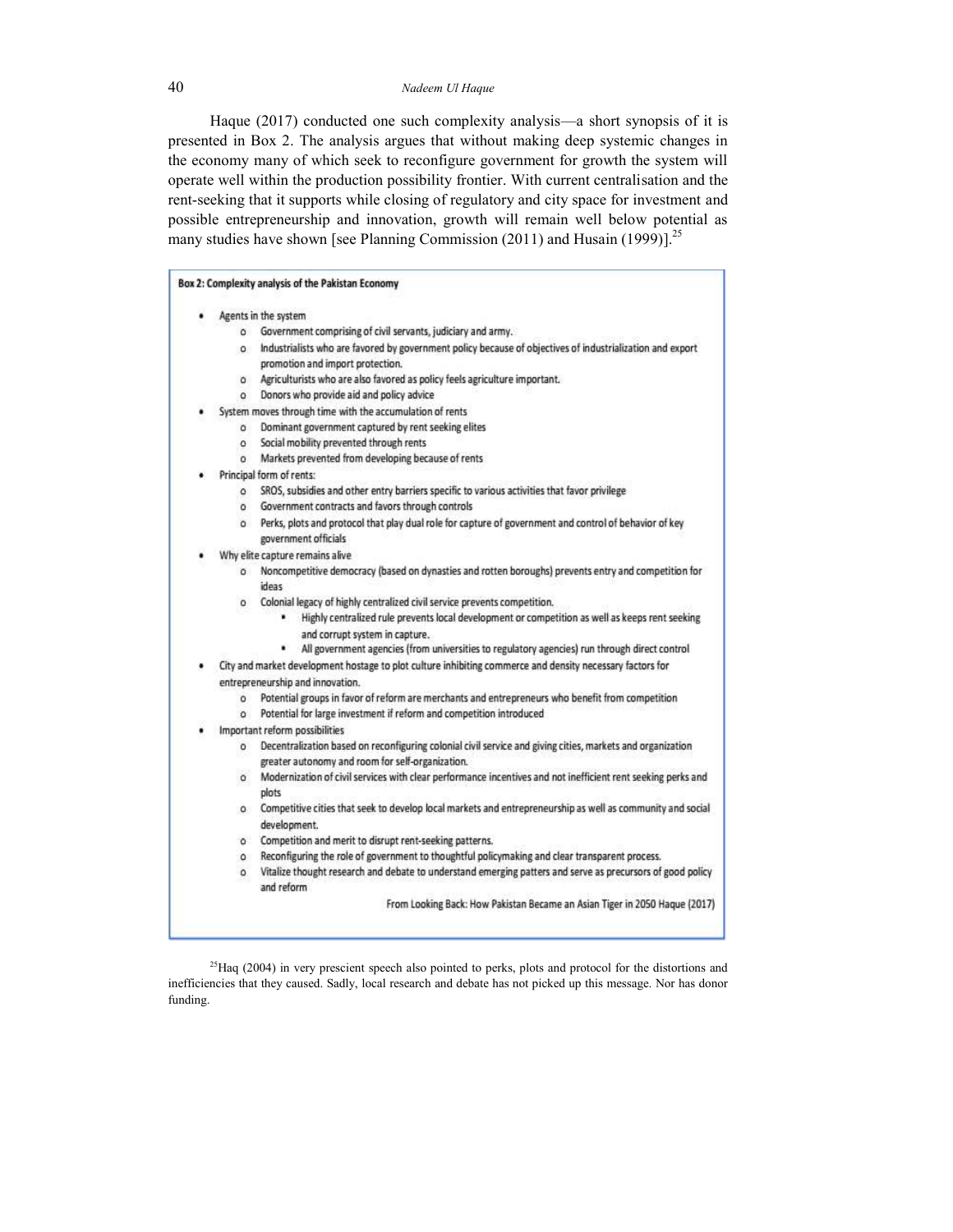Conventional macroeconomics has paid too little attention to how the government in its capture and poor policymaking has adversely affected growth. Donors and their consultants have been working closely with the government to develop adjustment programs focusing on revenue collection assuming away all the imperfections that Pakistani analysts have highlighted. It is high time that the domestic intellectual debate examined these issues with care and put growth and the supporting reform on the policy table.

#### **Conclusion**

We must learn from Mahbub ul Haq and challenge ourselves to be relevant and use our knowledge and research to inform policy. In order to get here, the economist/public policy community must take a few important steps.

- (1) **Focus on Building Knowledge.** Knowledge is a community effort where citations and debates filters ideas. Unless there is a greater effort at developing this community and its processes for debate and citations, no real knowledge is created. We must all guard citations with moral suasion. Published work on important issues must be critically examined but never not cited. All theses and hypotheses must be respected and examined. Conferences such as these must seek to organise themselves around hypotheses. Similarly, donor reports must cite and engage with domestic research if they are serious about developing capacity. Nothing is more empowering in developing knowledge than giving parity in debate.
- (2) **Dare to Question.** Research must be entrepreneurial and engage in risk-taking through readiness to question and experiment with different methodologies and approaches. There is a tendency to follow the data and econometrics and regard other forms of evidence as not conclusive. Much has changed in recent years in economic methodology and thought (e.g., complexity). We must mainstream new thinking.
- (3) **Funders Must Listen**. Research funding must not be one way only commissioning research without learning from it. Without real-time feedback from the local community, the research agenda will never be organically rooted or well-informed. Yet I continue to be amazed at the absence of donors at premier conferences like this. Should they develop their research agendas and TORs without listening to our academic community? Does that lead to inertia in research?
- (4) **Develop More Forums.** While HEC has incentivised quantity of research papers using impact factors as a measure of quality. In social science/public policy the more immediate local impact factor is the debate that has been generated and the possible policy impact. It is now time that HEC incentivised more debate and discussion of research. For this it would be very wise to develop an active inter-varsity seminar series and a set of conferences where papers can be discussed repeatedly to allow a wider understanding to develop and perhaps trigger follow-up research. Donors could help develop in this regard.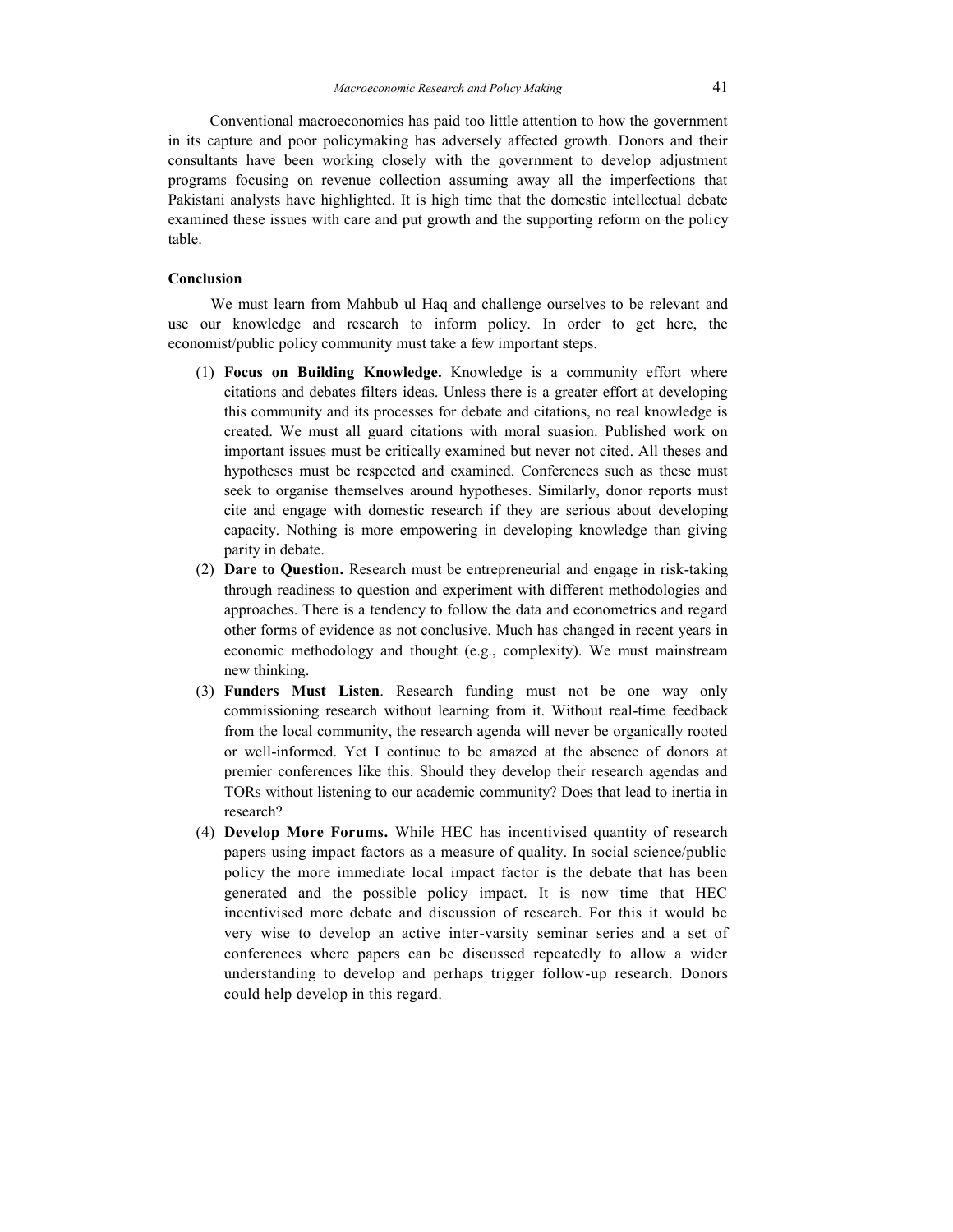For decades, we have followed a macro policy of 'aid funded large brick and mortar projects' that Haq gave us in the 60s. Research has showed us that growth accelerates with the better software (institutions) of society. Even the productivity of the hardware (physical infrastructure) of society is vastly improved with better software. Our macroeconomic research has really not challenged policy and thinking in MOF.

We have also pursued adjustment programmes based on simplistic fiscal arithmetic that seldom went beneath numbers to look at what the inefficiencies in the tax and expenditure systems were. This approach has led to a hugely distorted tax and tariff system and a wasteful and inefficient expenditure management system. Not only does the fiscal adjustment prove illusory repeatedly, the economy has been choked by an 'austerity regimes' ensuing from poorly designed fiscal policy. Not only is governance suffering but it is also adversely affecting the country's growth prospects. This is most immediately obvious from our declining export numbers.

It is the responsibility of the public policy academia to keep developments in the economy and society under critical review with the hope of an early warning for changes and reform. For this to happen we need to build a policy community.<sup>26</sup> The government and donors have invested substantial amounts to develop Ph.Ds. and degrees in several areas.<sup>27</sup> We need to now develop communities and networks of these educated for policy monitoring and development. This paper has put together some ideas on the costs arising from the absence of such a community.

#### **REFERENCES**

- Acemoglu, Daron and James A. Robinson (2012) *Why Nations Fail: The Origins of Power, Prosperity, and Poverty*. New York: Crown Business.
- Bint-i-Ajaz, Maryam and Nazima Ellahi (2012) Public-Private Investment and Economic Growth in Pakistan: An Empirical Analysis. *The Pakistan Development Review* 51:4, 61–78.
- Easterly, William (2014) *The Tyranny of Experts: Economists, Dictators, and the Forgotten Rights of the Poor.* Basic Books.
- Ghani, Ejaz and Musleh-ud Din (2006) The Impact of Public Investment on Economic Growth in Pakistan*. The Pakistan Development Review* 45:1, 87–98.
- Haq, Mahbub ul (2004) *Speeches*. Islamabad: Mahbub ul Haq Human Development Centre. [http://mhhdc.org/?](http://mhhdc.org/)p=76
- Haq, Mahbub ul (1966) *The Strategy of Economic Planning: A Case Study of Pakistan*. Oxford U.K.: Oxford University Press.
- Haq, Mahbub ul (1976) *The Poverty Curtain*. New York: Columbia University Press.
- Haque Nadeem Ul (2005) *Brain Drain or Human Capital Flight*. Islamabad: Pakistan Institute for Development Economics, (Lectures in Development Economics No. 11). https://www.researchgate.net/publication/228220834 Brain Drain or Human Capita [l\\_Flight](http://www.researchgate.net/publication/228220834_Brain_Drain_or_Human_Capital_Flight)
- Haque Nadeem Ul (2017a) *Pakistan's Persistent Energy Crisis*. Project Syndicate posting. https:[//www.project-syndicate.org/commentary/pakistan-energy-crisis-reform-by-](http://www.project-syndicate.org/commentary/pakistan-energy-crisis-reform-by-nadeem-ul-)

 $26$ Haque (2017b) argues that such a policy community is a real agent of change.

<sup>27</sup>Brain drain from academia and policy has been higher than the creation of capacity until very recently. Yet research on Human Capital Flight has been very sparse despite Haque (2005).